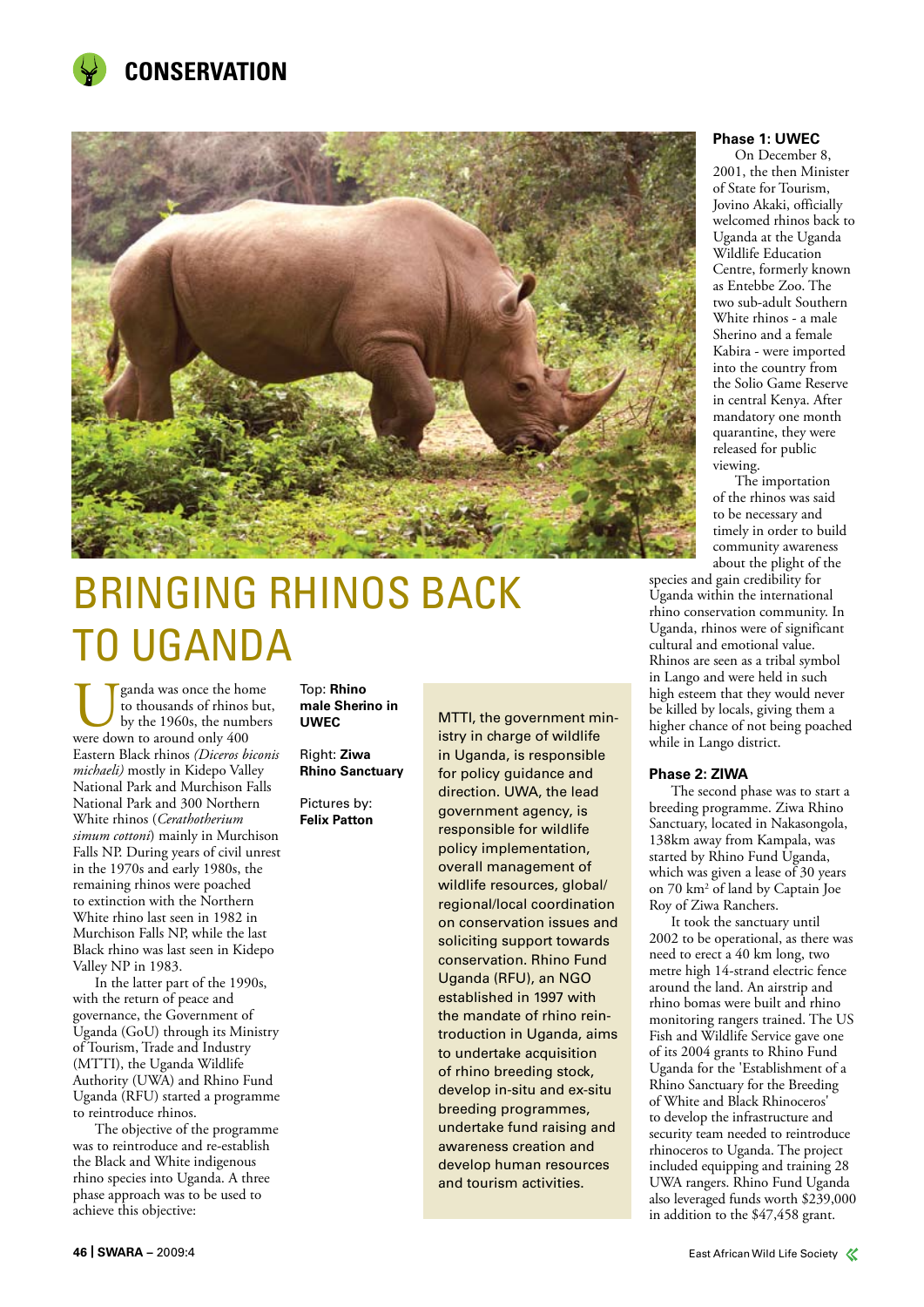

The first four Southern white rhinos arrived at the sanctuary on July 20, 2005 from Solio Ranch in Kenya some 920km away. They were held in quarantine until September when they were released into the sanctuary proper. They were named Taleo, Moja, Bella, and Kori.

 Taleo is the dominant male spending some time with the other rhinos but also a lot of time roaming the sanctuary on his own and marking his territory. Moja is the second in command male and is dominant when Taleo is not with the other rhinos. Sometimes Moja and Taleo fight for dominance, but Taleo remains the dominant rhino at the sanctuary.

 Bella was the first female to become pregnant. She had a still born calf on March 13, 2008 but became pregnant again and gave

birth to a bull calf, to be called Augustus, in October 2009. Kori is currently being courted by Moja and Taleo.

In August 2006 two more Southern White rhinos, Hassani and Nandi, a brother and sister, arrived from the USA as a donation from Disney's Animal Kingdom. Hassani is a juvenile male and spends time grazing with the females. Ten yearold Nandi had her first calf on June 25, 2009, 16 months after mating with Taleo. This was the first birth of a rhino in Uganda in the last 28 years. Being a male calf with a Kenyan father and US mother it was named Obama! These are the only wild rhinos in Uganda today.

The rhinos roam freely in the 70 km2 of dry combretum savannah, laced with swamps and the cactuslike *Euphorbia candelabrum* trees. It has been estimated that this habitat

could accommodate a maximum of 39 White and 9 Black rhinos. Each rhino is guarded 24 hours a day, seven days a week, 52 weeks a year. Every hour the rangers make a report to HQ. These are probably the most secure and closely monitored rhinos in Africa.

More rhinos are needed to be introduced into Ziwa to create a stable founder breeding population. In November this year a further six Southern White rhinos are expected from South Africa with another six following in 2010. These are a donation from Sun Park.

A loan of four Eastern Black rhinos from Kenya was also expected by the end of this year while the South African government has offered two Black rhinos to help Uganda create its breeding population. However, the suitability of introducing such a small number has recently been questioned. The guidelines of the African Rhino Specialist Group on starting new breeding populations recommends a founder population of some 20 individuals and in an area that can accommodate at least twice that number to enable rapid breeding development. Ziwa does not have the habitat for this number of Black rhinos so, to satisfy this guidance, a new sanctuary would have to be established.

#### **Phase: 3 THE FUTURE**

The third phase of the rhino reintroduction programme envisages building up the phase 2 breeding populations to a level where excess rhinos can be moved back to areas where they once existed most notably the National Parks of Murchison Falls and Kidepo Valley. Clearly this is a long way off and Uganda firstly must show the conservation community that it can contain poaching and successfully manage rhinos over a significant period of time.

**The objective of the programme was to reintroduce and re-establish the Black and White indigenous rhino species into Uganda**

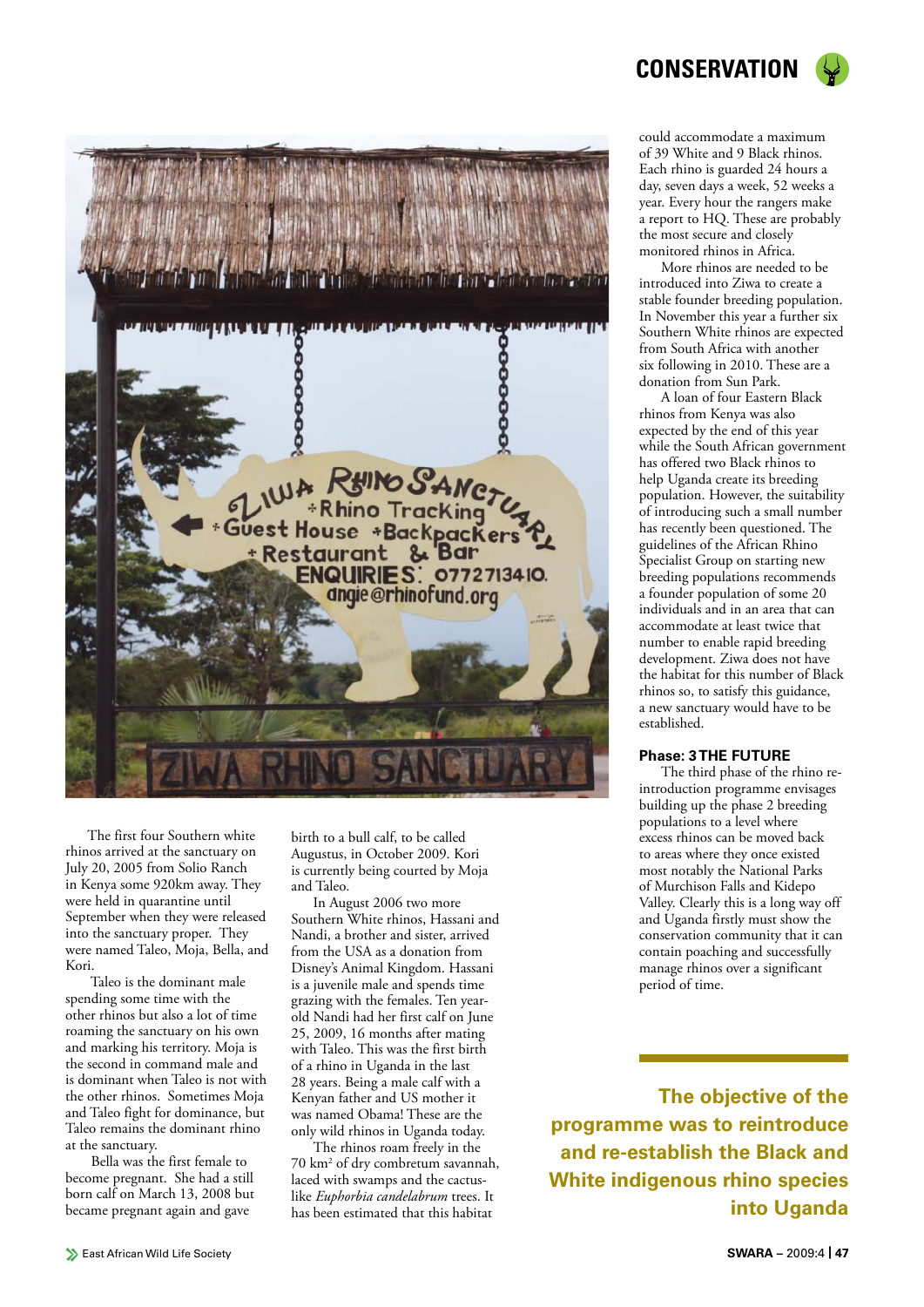

In the long term, and assuming the success of its other rhino programmes, Uganda currently offers the all-but-extinct Northern White rhino the safest haven in its former range states. The Ajai Wildlife Reserve, a stronghold of the Northern White in former times, in the Arua district of North West Uganda would probably be the best location for a wild population in a secure fenced area if this could be achieved. Recently the UWA appointed a private company, Uganda Wildlife Safaris Limited, to manage the Reserve. The company plan to improve the infrastructure and relocate a number of species into the 16,600 hectare reserve including waterbuck, hartebeest, buffalo and zebra. Some of the anticipated activities to bolster income from tourism include boat

racing, sport fishing and sport hunting. The company state that they plan to re-introduce rhinos after fencing off the two major roads that run through the Reserve and opening up trails, but this could only be sanctioned when security issues have been adequately dealt with and shown to be sustainable.

Uganda is a member of the newly convened East African Community Rhino Management Group which has a shared regional strategy to achieve the following overall goals:

- • A well distributed, growing Eastern Black rhino population, aiming at establishing 3000 animals collaboratively within 30 years.
- Support all efforts to re-establish and recover the Northern White

rhino within its former Eastern African range states.

Cooperatively manage Southern White rhino within the region as a species for community conservation, education and tourism and as a possible surrogate for the near extinct northern subspecies.

Ultimately the most important thing is to spread the risk for the endangered rhinos and secure adequate and safe rhino habitat for future generations. While Kenya has the largest rhino population in East Africa with Tanzania following, Uganda has now taken the first steps to bringing the rhino back to its former home and can offer added hope for the future of this magnificent animal.

## **UGANDA WHITE RHINO HISTORY**

**Felix Patton** is a rhino ecologist writing and broadcasting about the species from Africa and Europe

In 1924 an article appeared in the Bulletin of the Zoological Society of New York that drew attention to the danger of extinction of the Northern White Rhino, going the same way as had the Southern White Rhino (only between 20 and 50 individuals left in the wild worldwide at the turn of the century). Action was immediately taken in Uganda to preserve the country's population. A census was carried out which revealed some 150+ individuals mainly in the area along the left bank of the Albert Nile especially near swamps and marshy areas. However poaching using spiked foot traps and rope nooses was heavy in West Nile district and the population fell to 130 by 1926.

To assist in protecting the White rhinos, sanctuaries were designated in 1938. These included the 170 mile<sup>2</sup> Mt. Kei Forest Reserve with 12 individuals, the 80 mile<sup>2</sup> Mt. Otze Forest Reserve from where individuals moved into Sudan and the 20 mile<sup>2</sup> Aiya River Sanctuary. Organised hunting was permitted in the dry season which changed the behaviour of the rhinos from placid/fearless to timid/suspicious. Nevertheless by 1939 the population had increased to 220 in West Nile and West Madi areas.

 By 1948 numbers had dropped to 190, 125 in West Madi and 65 in West Nile where the rhinos had finally left the vicinity of Rhino Camp (made famous as the headquarters of Theodore Roosevelt when collecting *Ceratotherium* material on behalf of the Smithsonian African Expedition) due to the invasion of their habitat by increasing native settlement. By 1951 the total White Rhinoceros population of the West Nile District was estimated to have risen to 300 or so animals and, in 1955, to be some 350 animals with the main concentration in the area of Palorinya, Itula, Lumunga and Kali.

In 1956 the price paid for rhino horn was at an all time high and poaching was severe. In 1958 Heppes estimated that 335 White rhinoceros survived in the Aringa and West Madi counties of the West Nile District.

The Uganda Game Department and the National Parks began considering the introduction of White rhino into the Murchison Falls National Park. This raised another question—should the White rhino be introduced to the section of the Park north of the Victoria Nile, into the area already inhabited by the so-called Black rhino (*Diceros bicornis*)?

Arrangements were made for the Kenya big game trappers Randall and O'Connell to catch and transport twenty White rhino in December-March, 1961, the dry season. In March, ten White rhino were released in the Park. Two adult cows died, probably from the after-effects of bruising during capture. One had a two-year-old female calf which was captured and reared at Paraa (the headquarters of the Park). It was hoped to capture a further ten animals for release in the same area but it was not until 1964 that another five were moved in from Lomunga Game Reserve.